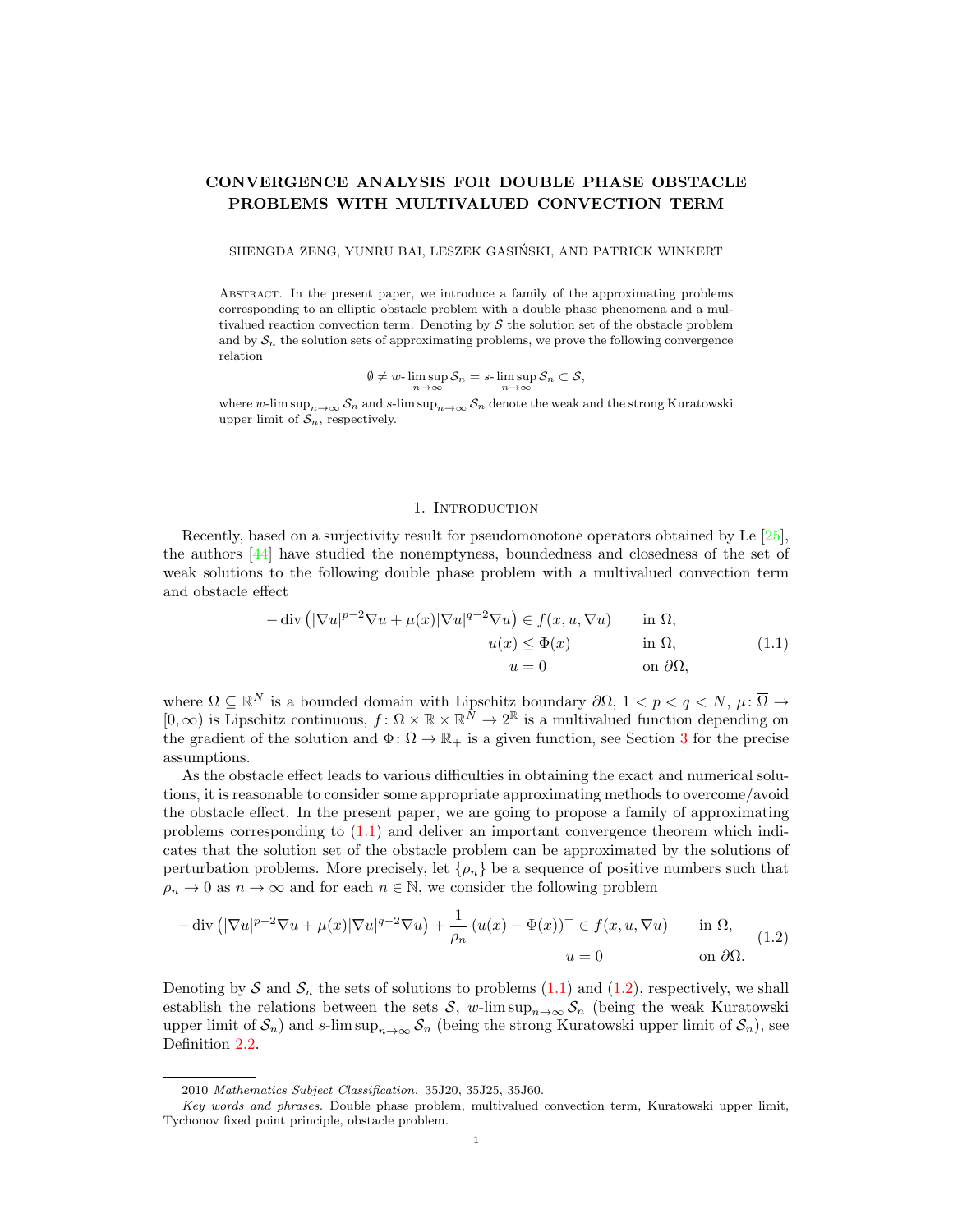The introduction of so-called double phase operators goes back to Zhikov [\[46\]](#page-12-1) who described models of strongly anisotropic materials by studying the functional

<span id="page-1-0"></span>
$$
u \mapsto \int \left( |\nabla u|^p + \mu(x) |\nabla u|^q \right) dx. \tag{1.3}
$$

The integral functional [\(1.3\)](#page-1-0) is characterized by the fact that the energy density changes its ellipticity and growth properties according to the point in the domain. More precisely, its behavior depends on the values of the weight function  $\mu(\cdot)$ . Indeed, on the set  $\{x \in \Omega :$  $\mu(x) = 0$  it will be controlled by the gradient of order p and in the case  $\{x \in \Omega : \mu(x) \neq 0\}$ it is the gradient of order q. This is the reason why it is called double phase.

Functionals of the expression [\(1.3\)](#page-1-0) have been studied more intensively in the last five years. Concerning regularity results, we refer, for example, to the works of Baroni-Colombo-Mingione [\[4,](#page-10-0) [5,](#page-10-1) [6\]](#page-10-2), Baroni-Kuusi-Mingione [\[7\]](#page-11-1), Cupini-Marcellini-Mascolo [\[15\]](#page-11-2), Colombo-Mingione [\[13\]](#page-11-3), [\[14\]](#page-11-4), Marcellini [\[28,](#page-11-5) [29\]](#page-11-6) and the references therein.

Double phase differential operators and corresponding energy functionals appear in several physical applications. For example, in the elasticity theory, the modulating coefficient  $\mu(\cdot)$  dictates the geometry of composites made of two different materials with distinct power hardening exponents q and p, see Zhikov  $[47]$ . We also refer to other applications which can be found in the works of Bahrouni-Rădulescu-Repovš [\[1\]](#page-10-3) on transonic flows, Benci-D'Avenia-Fortunato-Pisani  $[8]$  on quantum physics and Cherfils-Il'yasov  $[9]$  on reaction diffusion systems.

Existence and uniqueness results have been recently obtained by several authors. In the case of single-valued equations with or without convection term, we refer to Colasuonno-Squassina  $[12]$ , Gasiński-Papageorgiou  $[16, 17]$  $[16, 17]$  $[16, 17]$ , Gasiński-Winkert  $[19, 20, 21]$  $[19, 20, 21]$  $[19, 20, 21]$  $[19, 20, 21]$  $[19, 20, 21]$ , Liu-Dai  $[27]$ , Perera-Squassina [\[39\]](#page-12-3), Papageorgiou-Vetro-Vetro [\[35,](#page-11-16) [34\]](#page-11-17) and the references therein.

Finally, papers or monographs dealing with certain types of double phase problems or multivalued problems can be found in Bahrouni-Rădulescu-Repovš  $[1]$ , Bahrouni-Rădulescu-Winkert  $[2]$ ,  $[3]$ , Carl-Le-Motreanu  $[10]$ , Cencelj-Rădulescu-Repovš  $[11]$ , Clarke  $[22]$ , Gasiński-Papageorgiou [\[18\]](#page-11-21), Marino-Winkert [\[30\]](#page-11-22), Papageorgiou-Rădulescu-Repovš [\[32,](#page-11-23) [33\]](#page-11-24), Papageorgiou-Vetro-Vetro [\[37\]](#page-11-25), Rădulescu [\[40\]](#page-12-4), Vetro [\[41\]](#page-12-5), Vetro-Vetro [\[42\]](#page-12-6), Zhang-Rădulescu [\[45\]](#page-12-7), Zeng-Bai-Gasiński-Winkert  $[43]$  and the references therein.

The paper is organized as follows. In Section [2](#page-1-1) we recall the definition of the Musielak-Orlicz spaces  $L^{\mathcal{H}}(\Omega)$  and its corresponding Sobolev spaces  $W^{1,\mathcal{H}}(\Omega)$  and we recall the definition of the Kuratowski lower and upper limit, respectively. In Section [3](#page-3-0) we present the full assumptions on the data of problem  $(1.2)$ , give the definition of weak solutions for  $(1.1)$  as well as  $(1.2)$  and state and prove our main result, see Theorem [3.4.](#page-4-0)

## 2. Preliminaries

<span id="page-1-1"></span>Let  $\Omega$  be a bounded domain in  $\mathbb{R}^N$  and let  $1 \leq r \leq \infty$ . In what follows, we denote by  $L^r(\Omega) := L^r(\Omega;\mathbb{R})$  and  $L^r(\Omega;\mathbb{R}^N)$  the usual Lebesgue spaces endowed with the norm  $\|\cdot\|_r$ . Moreover,  $W^{1,r}(\Omega)$  and  $W_0^{1,r}(\Omega)$  stand for the Sobolev spaces endowed with the norms  $\|\cdot\|_{1,r}$ and  $\|\cdot\|_{1,r,0}$ , respectively. For any  $1 < r < \infty$  we denote by r' the conjugate of r, that is,  $\frac{1}{r} + \frac{1}{r'} = 1.$ 

For the weight function  $\mu$  and powers  $p$ ,  $q$  we will assume that:

H( $\mu$ ):  $\mu$ :  $\overline{\Omega} \to \mathbb{R}_+ := [0, \infty)$  is Lipschitz continuous and  $1 < p < q < N$  are chosen such that

$$
\frac{q}{p}<1+\frac{1}{N}.
$$

We consider the function  $\mathcal{H}: \Omega \times \mathbb{R}_+ \to \mathbb{R}_+$  defined by

$$
\mathcal{H}(x,t) = t^p + \mu(x)t^q \quad \text{for all } (x,t) \in \Omega \times \mathbb{R}_+.
$$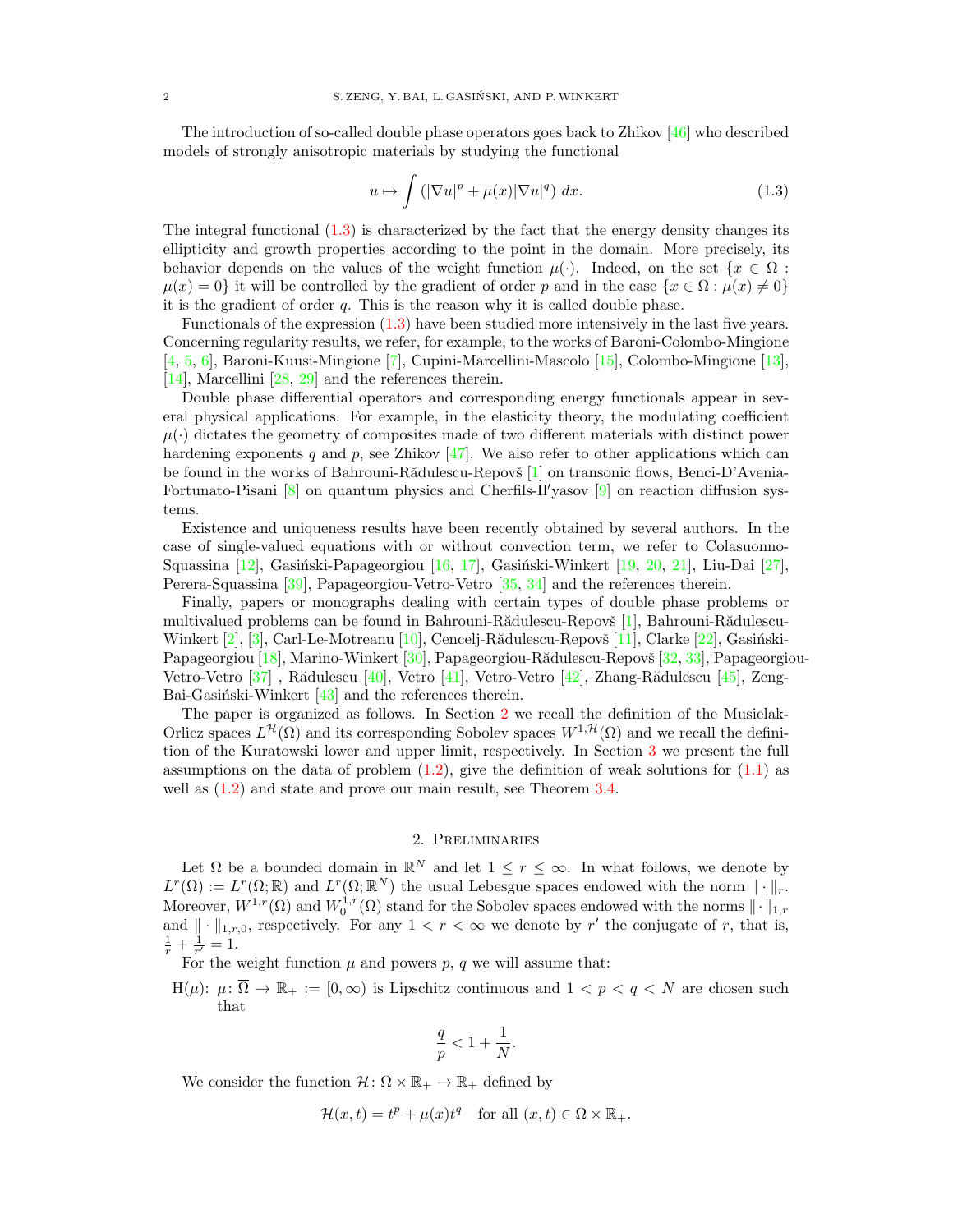Based on the definition of H we are able to introduce the Musielak-Orlicz space  $L^{\mathcal{H}}(\Omega)$  given by

$$
L^{\mathcal{H}}(\Omega) = \left\{ u \mid u : \Omega \to \mathbb{R} \text{ is measurable and } \rho_{\mathcal{H}}(u) := \int_{\Omega} \mathcal{H}(x, |u|) dx < +\infty \right\},\
$$

endowed with the Luxemburg norm

$$
||u||_{\mathcal{H}} = \inf \left\{ \tau > 0 \mid \rho_{\mathcal{H}} \left( \frac{u}{\tau} \right) \leq 1 \right\}.
$$

We know that  $L^{\mathcal{H}}(\Omega)$  is uniformly convex and so a reflexive Banach space. In addition, we introduce the seminormed function space

$$
L^q_\mu(\Omega) = \left\{ u \mid u : \Omega \to \mathbb{R} \text{ is measurable and } \int_{\Omega} \mu(x) |u|^q dx < +\infty \right\},\
$$

which is equipped with the seminorm  $\|\cdot\|_{q,\mu}$  given by

$$
||u||_{q,\mu} = \left(\int_{\Omega} \mu(x)|u|^q dx\right)^{\frac{1}{q}}
$$

It is known that the embeddings

$$
L^q(\Omega) \hookrightarrow L^{\mathcal{H}}(\Omega) \hookrightarrow L^p(\Omega) \cap L^q_{\mu}(\Omega)
$$

are continuous, see Colasuonno-Squassina  $[12,$  Proposition 2.15 (i), (iv) and (v)]. Taking into account these embeddings we have the inequalities

<span id="page-2-0"></span>
$$
\min\left\{\|u\|_{\mathcal{H}}^p, \|u\|_{\mathcal{H}}^q\right\} \le \|u\|_p^p + \|u\|_{q,\mu}^q \le \max\left\{\|u\|_{\mathcal{H}}^p, \|u\|_{\mathcal{H}}^q\right\} \tag{2.1}
$$

.

.

for all  $u \in L^{\mathcal{H}}(\Omega)$ .

By  $W^{1,\mathcal{H}}(\Omega)$  we denote the corresponding Sobolev space which is defined by

$$
W^{1,\mathcal{H}}(\Omega) = \left\{ u \in L^{\mathcal{H}}(\Omega) : |\nabla u| \in L^{\mathcal{H}}(\Omega) \right\}
$$

equipped with the norm

$$
||u||_{1,\mathcal{H}} = ||\nabla u||_{\mathcal{H}} + ||u||_{\mathcal{H}},
$$

where  $\|\nabla u\|_{\mathcal{H}} = \|\nabla u\|_{\mathcal{H}}.$ 

By  $W_0^{1,\mathcal{H}}(\Omega)$  we denote the completion of  $C_0^{\infty}(\Omega)$  in  $W^{1,\mathcal{H}}(\Omega)$ , that is,

$$
W_0^{1,\mathcal{H}}(\Omega) = \overline{C_0^{\infty}(\Omega)}^{W^{1,\mathcal{H}}(\Omega)}
$$

Besides, from condition  $H(\mu)$  and Colasuonno-Squassina [\[12,](#page-11-9) Proposition 2.18] we can see that

$$
||u||_{1,\mathcal{H},0} = ||\nabla u||_{\mathcal{H}} \quad \text{for all } u \in W_0^{1,\mathcal{H}}(\Omega)
$$

is an equivalent norm on  $W_0^{1,\mathcal{H}}(\Omega)$ . Now we are able to adapt  $(2.1)$  in terms of  $W_0^{1,\mathcal{H}}(\Omega)$ -norm as follows

<span id="page-2-2"></span>
$$
\min\left\{\|u\|_{1,\mathcal{H},0}^p, \|u\|_{1,\mathcal{H},0}^q\right\} \le \|\nabla u\|_p^p + \|\nabla u\|_{q,\mu}^q \le \max\left\{\|u\|_{1,\mathcal{H},0}^p, \|u\|_{1,\mathcal{H},0}^q\right\} \tag{2.2}
$$

for all  $u \in W_0^{1,\mathcal{H}}(\Omega)$ . Since both spaces  $W^{1,\mathcal{H}}(\Omega)$  and  $W_0^{1,\mathcal{H}}(\Omega)$  are uniformly convex, we know that they are reflexive Banach spaces.

Furthermore, we have the following compact embedding

<span id="page-2-3"></span>
$$
W_0^{1, \mathcal{H}}(\Omega) \hookrightarrow L^r(\Omega) \tag{2.3}
$$

for each  $1 < r < p^*$ , where  $p^*$  is the critical exponent to p given by

<span id="page-2-1"></span>
$$
p^* := \frac{Np}{N - p},\tag{2.4}
$$

see Colasuonno-Squassina [\[12,](#page-11-9) Proposition 2.15].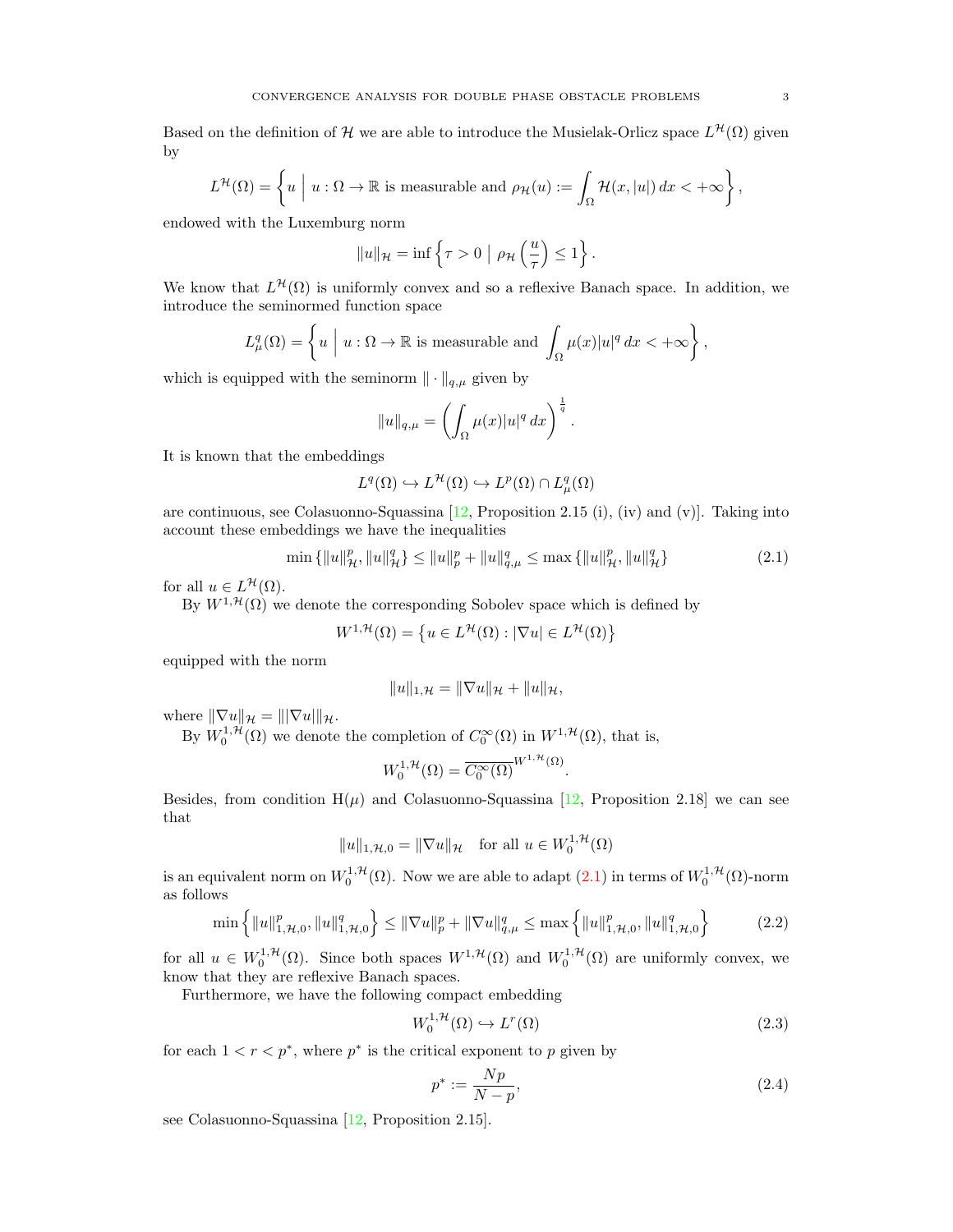Let us now consider the eigenvalue problem for the negative r-Laplacian with homogeneous Dirichlet boundary condition and  $1 < r < \infty$  which is defined by

<span id="page-3-3"></span>
$$
-\Delta_r u = \lambda |u|^{r-2}u \qquad \text{in } \Omega,
$$
  
 
$$
u = 0 \qquad \text{on } \partial\Omega.
$$
 (2.5)

From Lê [\[26\]](#page-11-26) we know that the set  $\sigma_r$  being the set of all eigenvalues of  $(-\Delta_r, W_0^{1,r}(\Omega))$ has a smallest element  $\lambda_{1,r}$  which is positive, isolated, simple and it can be variationally characterized through

$$
\lambda_{1,r} = \inf \left\{ \frac{\|\nabla u\|_r^r}{\|u\|_r^r} : u \in W_0^{1,r}(\Omega), u \neq 0 \right\}.
$$

Now, let  $A: W_0^{1,\mathcal{H}}(\Omega) \to W_0^{1,\mathcal{H}}(\Omega)^*$  be the operator defined by

<span id="page-3-2"></span>
$$
\langle A(u), v \rangle_{\mathcal{H}} := \int_{\Omega} \left( |\nabla u|^{p-2} \nabla u + \mu(x) |\nabla u|^{q-2} \nabla u \right) \cdot \nabla v \, dx,\tag{2.6}
$$

for  $u, v \in W_0^{1, H}(\Omega)$ , where  $\langle \cdot, \cdot \rangle_{\mathcal{H}}$  is the duality pairing between  $W_0^{1, H}(\Omega)$  and its dual space  $W_0^{1,\mathcal{H}}(\Omega)^*.$ 

The properties of the operator  $A: W_0^{1, H}(\Omega) \to W_0^{1, H}(\Omega)^*$  can be summarized as follows, see Liu-Dai [\[27\]](#page-11-15).

<span id="page-3-4"></span>**Proposition 2.1.** The operator A defined by  $(2.6)$  is bounded, continuous, monotone (hence maximal monotone) and of type  $(S_+)$ .

Throughout the paper the symbols " $\rightarrow$ " and " $\rightarrow$ " stand for the weak and the strong convergence, respectively. Let  $(V, \|\cdot\|_V)$  be a Banach space with its dual  $V^*$  and denote by  $\langle \cdot, \cdot \rangle$  the duality pairing between  $V^*$  and V. We end this section by recalling the following definition, see, for example, Papageorgiou-Winkert [\[38,](#page-11-27) Definition 6.7.4].

<span id="page-3-1"></span>**Definition 2.2.** Let  $(X, \tau)$  be a Hausdorff topological space and let  $\{A_n\} \subset 2^X$  be a sequence of sets. We define the  $\tau$ -Kuratowski lower limit of the sets  $A_n$  by

$$
\tau\text{-}\liminf_{n\to\infty} A_n := \left\{ x \in X \mid x = \tau\text{-}\lim_{n\to\infty} x_n, x_n \in A_n \text{ for all } n \ge 1 \right\},\
$$

and the  $\tau$ -Kuratowski upper limit of the sets  $A_n$ 

$$
\tau\text{-}\limsup_{n\to\infty} A_n := \left\{ x \in X \mid x = \tau\text{-}\lim_{k\to\infty} x_{n_k}, x_{n_k} \in A_{n_k}, n_1 < n_2 < \ldots < n_k < \ldots \right\}.
$$

$$
A = \tau \cdot \liminf_{n \to \infty} A_n = \tau \cdot \limsup_{n \to \infty} A_n,
$$

<span id="page-3-0"></span>then A is called  $\tau$ -Kuratowski limit of the sets  $A_n$ .

## 3. Main results

We assume the following hypotheses on the data of problem  $(1.2)$ .

- H(f): The multivalued convection mapping  $f: \Omega \times \mathbb{R} \times \mathbb{R}^N \to 2^{\mathbb{R}}$  has nonempty, compact and convex values such that
	- (i) the multivalued mapping  $x \mapsto f(x, s, \xi)$  has a measurable selection for all  $(s, \xi) \in$  $\mathbb{R} \times \mathbb{R}^N;$
	- (ii) the multivalued mapping  $(s, \xi) \mapsto f(x, s, \xi)$  is upper semicontinuous for almost all (a. a.)  $x \in \Omega$ ;
	- (iii) there exists  $\alpha \in L^{\frac{q_1}{q_1-1}}(\Omega)$  and  $a_1, a_2 \geq 0$  such that

$$
|\eta| \leq a_1 |\xi|^{p\frac{q_1-1}{q_1}} + a_2|s|^{q_1-1} + \alpha(x)
$$

for all  $\eta \in f(x, s, \xi)$ , for a. a.  $x \in \Omega$ , all  $s \in \mathbb{R}$  and all  $\xi \in \mathbb{R}^N$ , where  $1 < q_1 < p^*$ with the critical exponent  $p^*$  given in  $(2.4)$ ;

If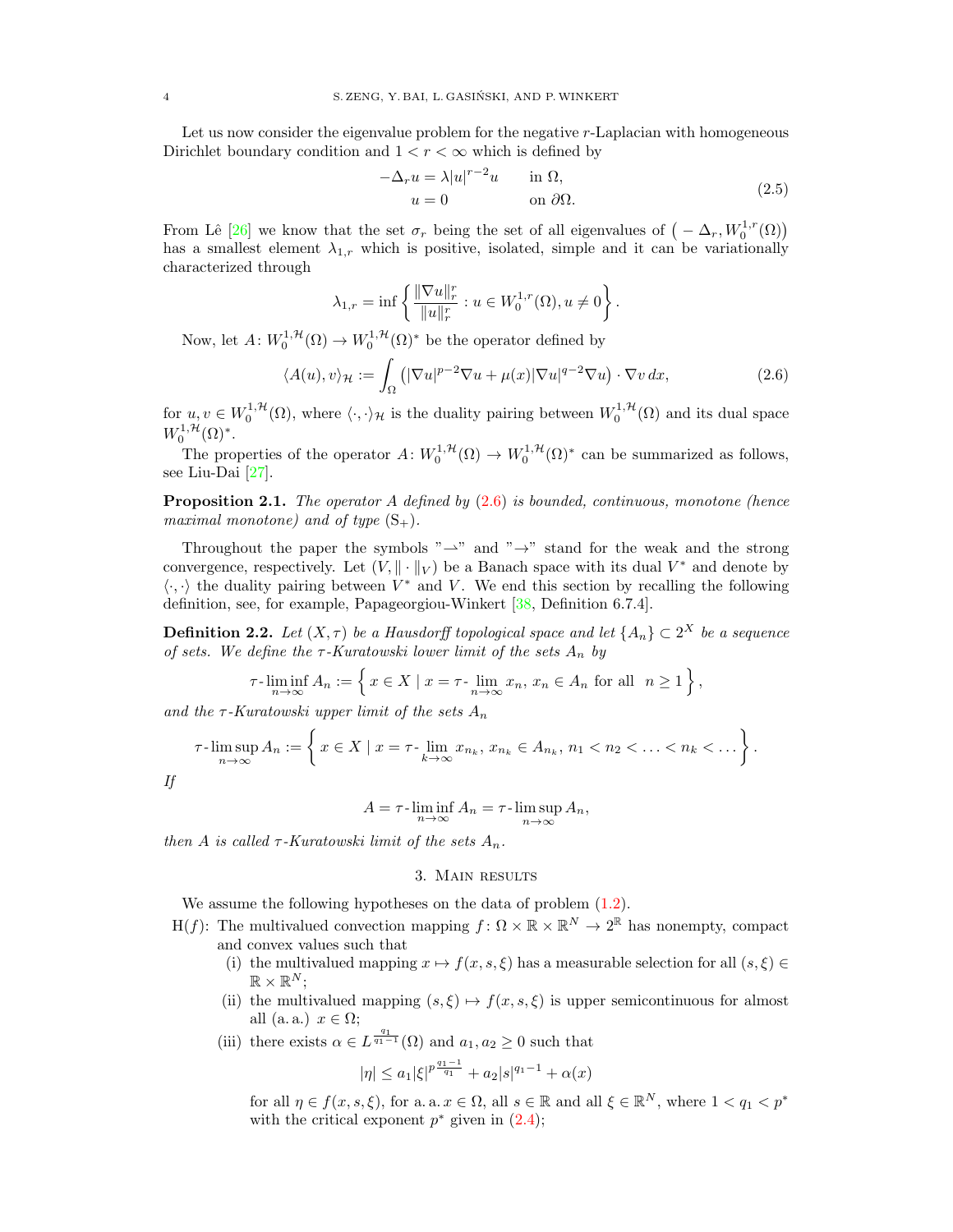(iv) there exist  $w \in L^1_+(\Omega)$  and  $b_1, b_2 \geq 0$  such that

$$
b_1 + b_2 \lambda_{1,p}^{-1} < 1,
$$

and

$$
\eta s \le b_1 |\xi|^p + b_2 |s|^p + w(x)
$$

for all  $\eta \in f(x, s, \xi)$ , for a. a.  $x \in \Omega$ , all  $s \in \mathbb{R}$  and all  $\xi \in \mathbb{R}^N$ , where  $\lambda_{1,p}$  is the first eigenvalue of the Dirichlet eigenvalue problem for the  $p$ -Laplacian, see  $(2.5)$ .  $H(\Phi)$ :  $\Phi \colon \Omega \to [0, \infty)$  is such that  $\Phi \in L^{q'_1}(\Omega)$ .

H(0):  $\{\rho_n\}$  is a sequence with  $\rho_n > 0$  for each  $n \in \mathbb{N}$  such that  $\rho_n \to 0$  as  $n \to \infty$ .

Let K be a subset of  $W_0^{1,\mathcal{H}}(\Omega)$  defined by

<span id="page-4-1"></span>
$$
K := \left\{ u \in W_0^{1, \mathcal{H}}(\Omega) \mid u(x) \le \Phi(x) \text{ for a. a. } x \in \Omega \right\}.
$$
 (3.1)

### Remark 3.1.

- (a) The set K is a nonempty, closed and convex subset of  $W_0^{1,\mathcal{H}}(\Omega)$ .
- (b) From assumption  $H(\Phi)$  we see that  $0 \in K$ .

The weak solutions for problems  $(1.1)$  and  $(1.2)$  are understood in the following way.

## <span id="page-4-2"></span>Definition 3.2.

(a) We say that  $u \in K$  is a weak solution of problem [\(1.1\)](#page-0-0) if there exists  $\eta \in L^{\frac{q_1}{q_1-1}}(\Omega)$ such that  $\eta(x) \in f(x, u(x), \nabla u(x))$  for a. a.  $x \in \Omega$  and

$$
\int_{\Omega} \left( |\nabla u|^{p-2} \nabla u \cdot \nabla (v - u) + \mu(x) |\nabla u|^{q-2} \nabla u \cdot \nabla (v - u) \right) dx = \int_{\Omega} \eta(x) (v - u) dx
$$

for all  $v \in K$ , where K is given by  $(3.1)$ .

(b) We say that  $u \in W_0^{1,1}(\Omega)$  is a weak solution of problem [\(1.2\)](#page-0-1) if there exists  $\eta \in$  $L^{\frac{q_1}{q_1-1}}(\Omega)$  such that  $\eta(x) \in f(x, u(x), \nabla u(x))$  for a. a.  $x \in \Omega$  and

$$
\int_{\Omega} \left( |\nabla u|^{p-2} \nabla u + \mu(x) |\nabla u|^{q-2} \nabla u \right) \cdot \nabla v \, dx + \frac{1}{\rho_n} \int_{\Omega} \left( u(x) - \Phi(x) \right)^+ v(x) \, dx
$$

$$
= \int_{\Omega} \eta(x) v(x) \, dx
$$
  
for all  $v \in W_0^{1, \mathcal{H}}(\Omega).$ 

It is straightforward, to prove the following lemma.

**Lemma 3.3.** If hypothesis H( $\Phi$ ) holds, then the function  $B: L^{q_1}(\Omega) \to L^{q'_1}(\Omega)$  given by

$$
\langle Bu, v \rangle_{q_1} = \int_{\Omega} \left( u(x) - \Phi(x) \right)^+ v(x) \, dx \quad \text{for all } u, v \in L^{q_1}(\Omega), \tag{3.2}
$$

is bounded, demicontinuous and monotone, where  $\langle \cdot, \cdot \rangle_{q_1}$  denotes the duality pairing between  $L^{q_1}(\Omega)$  and its dual space  $L^{q'_1}(\Omega)$ .

Now, we can state the main result of this paper.

<span id="page-4-0"></span>**Theorem 3.4.** If hypotheses  $H(\mu)$ ,  $H(f)$ ,  $H(\Phi)$ , and  $H(0)$  hold, then

- (i) for each  $n \in \mathbb{N}$ , the set  $S_n$  of solutions to problem [\(1.2\)](#page-0-1) is nonempty, bounded and closed;
- (ii) it holds

<span id="page-4-3"></span>
$$
\emptyset\neq w\text{-}\limsup_{n\to\infty}\mathcal{S}_n=s\text{-}\limsup_{n\to\infty}\mathcal{S}_n\subset\mathcal{S};
$$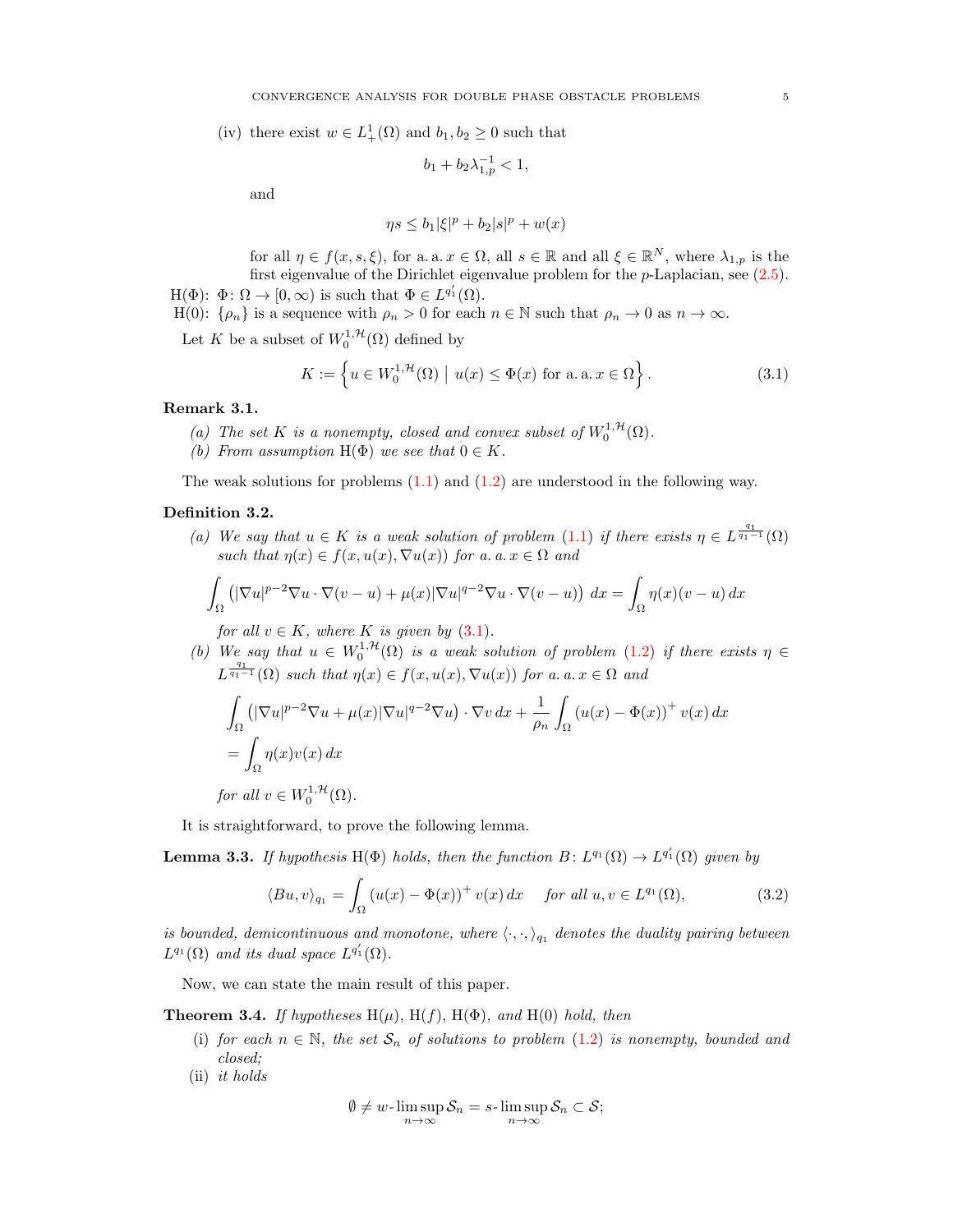(iii) for each  $u \in s$ -lim sup  $S_n$  and any sequence  $\{\widetilde{u}_n\}$  with

n→∞

$$
\widetilde{u}_n \in \mathcal{T}(\mathcal{S}_n, u) \quad \text{ for each } n \in \mathbb{N},
$$

there exists a subsequence of  $\{\widetilde{u}_n\}$  converging strongly to u in  $W_0^{1,\mathcal{H}}(\Omega)$ , where the set  $\mathcal{T}(\mathcal{S}_n, u)$  is defined by

$$
\mathcal{T}(\mathcal{S}_n, u) := \left\{ \widetilde{u} \in \mathcal{S}_n \mid ||u - \widetilde{u}||_{1, \mathcal{H}, 0} \le ||u - v||_{1, \mathcal{H}, 0} \text{ for all } v \in \mathcal{S}_n \right\}.
$$

*Proof.* (i) Let  $i: W_0^{1,\mathcal{H}}(\Omega) \to L^{q_1}(\Omega)$  be the embedding operator from  $W_0^{1,\mathcal{H}}(\Omega)$  to  $L^{q_1}(\Omega)$ with its adjoint operator  $i^*: L^{q'_1}(\Omega) \to W_0^{1,\mathcal{H}}(\Omega)^*$ . Since  $1 < q_1 < p^*$  the embedding operator i is compact and so i<sup>\*</sup> as well. From hypotheses  $H(f)(i)$  and (iii), we see that the Nemytskij operator  $\widetilde{N}_f: W_0^{1,\mathcal{H}}(\Omega) \subset L^{q_1}(\Omega) \to 2^{L^{q'_1}(\Omega)}$  associated to the multivalued mapping f given by

$$
\widetilde{N}_f(u) := \left\{ \eta \in L^{q'_1}(\Omega) \mid \eta(x) \in f(x, u(x), \nabla u(x)) \text{ for a. a. } x \in \Omega \right\}
$$

for all  $u \in W_0^{1,\mathcal{H}}(\Omega)$  is well-defined (see the proof of Proposition 3 in Papageorgiou-Vetro-Vetro [\[36\]](#page-11-28)). The convexity and closedness of the values of f ensure that  $N_f$  has closed and convex values as well. Moreover, by hypothesis  $H(f)(iv)$  we have

$$
\|\eta\|_{q_1'}^{q_1'} = \int_{\Omega} |\eta(x)|^{q_1'} dx
$$
  
\n
$$
\leq \int_{\Omega} \left( a_1 |\nabla u(x)|^{\frac{p}{q_1'}} + a_2 |u(x)|^{q_1 - 1} + \alpha(x) \right)^{q_1'} dx
$$
  
\n
$$
\leq M_0 \int_{\Omega} |\nabla u(x)|^p + |u(x)|^{q_1} + \alpha(x)^{q_1'} dx
$$
  
\n
$$
= M_0 \left( \|\nabla u\|_p^p + \|u\|_{q_1}^{q_1} + \|\alpha\|_{q_1'}^{q_1'} \right).
$$
\n(3.3)

Notice that the embeddings  $W_0^{1,\mathcal{H}}(\Omega) \subset W_0^{1,p}(\Omega) \subset L^{q_1}(\Omega)$  are both continuous, so,  $\widetilde{N}_f(u)$  is bounded in  $L^{q'_1}(\Omega)$  for each  $u \in W_0^{1, \mathcal{H}}(\Omega)$ .

It is easy to see that  $u \in W_0^{1,\mathcal{H}}(\Omega)$  is a weak solution of problem [\(1.2\)](#page-0-1) (see Definition  $3.2(b)$  $3.2(b)$ , if and only if u solves the following inclusion:

Find  $u \in W_0^{1,\mathcal{H}}(\Omega)$  and  $\eta \in \widetilde{N}_f(u)$  such that

<span id="page-5-0"></span>
$$
A(u) + \frac{1}{\rho_n} i^* B(u) - i^* \widetilde{N}_f(u) \ni 0,
$$

where  $A: W_0^{1, H}(\Omega) \to W_0^{1, H}(\Omega)^*$  and  $B: L^{q_1}(\Omega) \to L^{q'_1}(\Omega)$  are given by  $(2.6)$  and  $(3.2)$ , respectively.

Then, using the same arguments as in the proof of Zeng-Gasiński-Winkert-Bai  $[44,$  Theorem 3.3], we can conclude that for each  $n \in \mathbb{N}$ , the set  $\mathcal{S}_n$  of solutions to problem [\(1.2\)](#page-0-1) is nonempty, bounded and closed.

(ii) First, we prove that the set w-lim sup  $S_n$  is nonempty. Indeed, we have the following n→∞ claims.

**Claim 1.** The set  $\bigcup \mathcal{S}_n$  is uniformly bounded in  $W_0^{1, \mathcal{H}}(\Omega)$ .  $n \breve{\in} \mathbb{N}$ 

Arguing by contradiction, suppose that  $\bigcup$  $\bigcup_{n\in\mathbb{N}}\mathcal{S}_n$  is unbounded. Without any loss of generality (passing to a subsequence if necessary), we may assume that there exists a sequence  ${u_n\} \subset W_0^{1,\mathcal{H}}(\Omega)$  with  $u_n \in \mathcal{S}_n$  for each  $n \in \mathbb{N}$  such that

$$
||u_n||_{1,\mathcal{H},0} \to \infty \quad \text{as } n \to \infty.
$$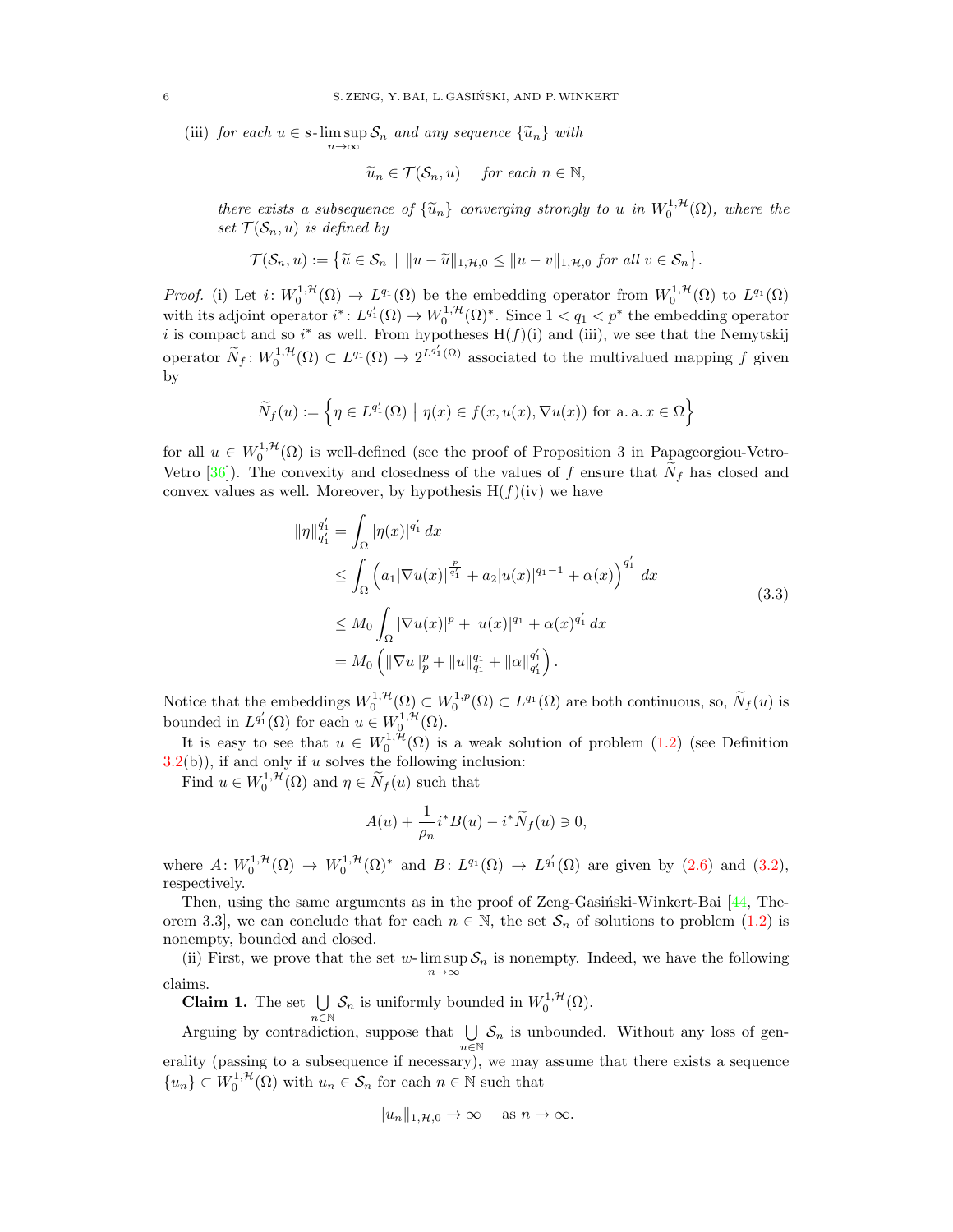Hence, for each  $n\in\mathbb{N},$  we are able to find  $\eta_n\in \widetilde{N}_f(u_n)$  such that

$$
\int_{\Omega} \left( |\nabla u_n|^{p-2} \nabla u_n + \mu(x) |\nabla u_n|^{q-2} \nabla u_n \right) \cdot \nabla v \, dx + \frac{1}{\rho_n} \int_{\Omega} \left( u_n(x) - \Phi(x) \right)^+ v(x) \, dx
$$
\n
$$
= \int_{\Omega} \eta_n(x) v(x) \, dx
$$

for all  $v \in W_0^{1,\mathcal{H}}(\Omega)$ . Inserting  $v = u_n$  into the inequality above, we get

$$
\int_{\Omega} \left( |\nabla u_n|^{p-2} \nabla u_n + \mu(x) |\nabla u_n|^{q-2} \nabla u_n \right) \cdot \nabla u_n \, dx - \int_{\Omega} \eta_n(x) u_n(x) \, dx
$$

$$
= -\frac{1}{\rho_n} \int_{\Omega} \left( u_n(x) - \Phi(x) \right)^+ u_n(x) \, dx.
$$

By the nonnegativity of  $\Phi$  and the monotonicity of the function  $s \mapsto s^+$ , we have

$$
\int_{\Omega} \left( |\nabla u_n|^{p-2} \nabla u_n + \mu(x) |\nabla u_n|^{q-2} \nabla u_n \right) \cdot \nabla u_n \, dx - \int_{\Omega} \eta_n(x) u_n(x) \, dx
$$
\n
$$
= -\frac{1}{\rho_n} \int_{\Omega} \left[ (u_n(x) - \Phi(x))^+ - (0 - \Phi(x))^+ \right] u_n(x) \, dx
$$
\n
$$
\leq 0,
$$

thus

<span id="page-6-1"></span>
$$
\|\nabla u_n\|_p^p + \|\nabla u_n\|_{q,\mu}^q - \int_{\Omega} \eta_n(x) u_n(x) \, dx \le 0. \tag{3.4}
$$

However, by hypothesis  $H(f)(iv)$ , we have

$$
\int_{\Omega} \eta_n(x) u_n(x) dx \le b_1 \|\nabla u_n\|_p^p + b_2 \|u_n\|_p^p + \|w\|_1.
$$
\n(3.5)

Applying [\(3.5\)](#page-6-0) in [\(3.4\)](#page-6-1), using the continuity of the embedding  $W_0^{1,\mathcal{H}}(\Omega) \subseteq W_0^{1,p}(\Omega)$  as well as the estimate

<span id="page-6-0"></span>
$$
||u||_p^p \leq \lambda_{1,p}^{-1} ||\nabla u||_p^p \quad \text{for all } u \in W_0^{1,p}(\Omega),
$$

we get

$$
0 \geq \|\nabla u_n\|_p^p + \|\nabla u_n\|_{q,\mu}^q - \int_{\Omega} \eta_n(x)u_n(x) dx
$$
  
\n
$$
\geq \|\nabla u_n\|_p^p + \|\nabla u_n\|_{q,\mu}^q - b_1 \|\nabla u_n\|_p^p - b_2 \|u_n\|_p^p - \|w\|_1
$$
  
\n
$$
\geq (1 - b_1 - b_2 \lambda_{1,p}^{-1}) \|\nabla u_n\|_p^p + \|\nabla u_n\|_{q,\mu}^q - \|w\|_1
$$
  
\n
$$
\geq (1 - b_1 - b_2 \lambda_{1,p}^{-1}) \left( \|\nabla u_n\|_p^p + \|\nabla u_n\|_{q,\mu}^q \right) - \|w\|_1
$$
  
\n
$$
\geq (1 - b_1 - b_2 \lambda_{1,p}^{-1}) \min \left\{ \|u_n\|_{1,\mathcal{H},0}^p, \|u_n\|_{1,\mathcal{H},0}^q \right\} - \|w\|_1,
$$

where the last inequality is obtained by  $(2.2)$ . Since  $1 < p < q < N$  and  $b_1 + b_2 \lambda_{1,p}^{-1} < 1$ , we can take  $R_0 > 0$  large enough such that for all  $R \geq R_0$  it holds

$$
(1 - b_1 - b_2 \lambda_{1,p}^{-1}) \min \{ R^p, R^q \} - ||w||_1 > 0.
$$

Therefore, we are able to find  $N_0 > 0$  large enough such that  $||u_n||_{1,\mathcal{H},0} > R_0$  for all  $n \geq N_0$ and

$$
0 \ge (1 - b_1 - b_2 \lambda_{1,p}^{-1}) \min \left\{ ||u_n||_{1,\mathcal{H},0}^p, ||u_n||_{1,\mathcal{H},0}^q \right\} - ||w||_1 > 0
$$

for all  $n \geq N_0$ . This gives a contradiction, so Claim 1 is proved.

Let  $\{u_n\} \subset W_0^{1,\mathcal{H}}(\Omega)$  with  $u_n \in \mathcal{S}_n$  for each  $n \in \mathbb{N}$  be an arbitrary sequence. Claim 1 indicates that  $\{u_n\}$  is bounded in  $W_0^{1, H}(\Omega)$ . Then, we may assume that along a relabeled subsequence we have

<span id="page-6-2"></span>
$$
u_n \rightharpoonup u \quad \text{as } n \to \infty \tag{3.6}
$$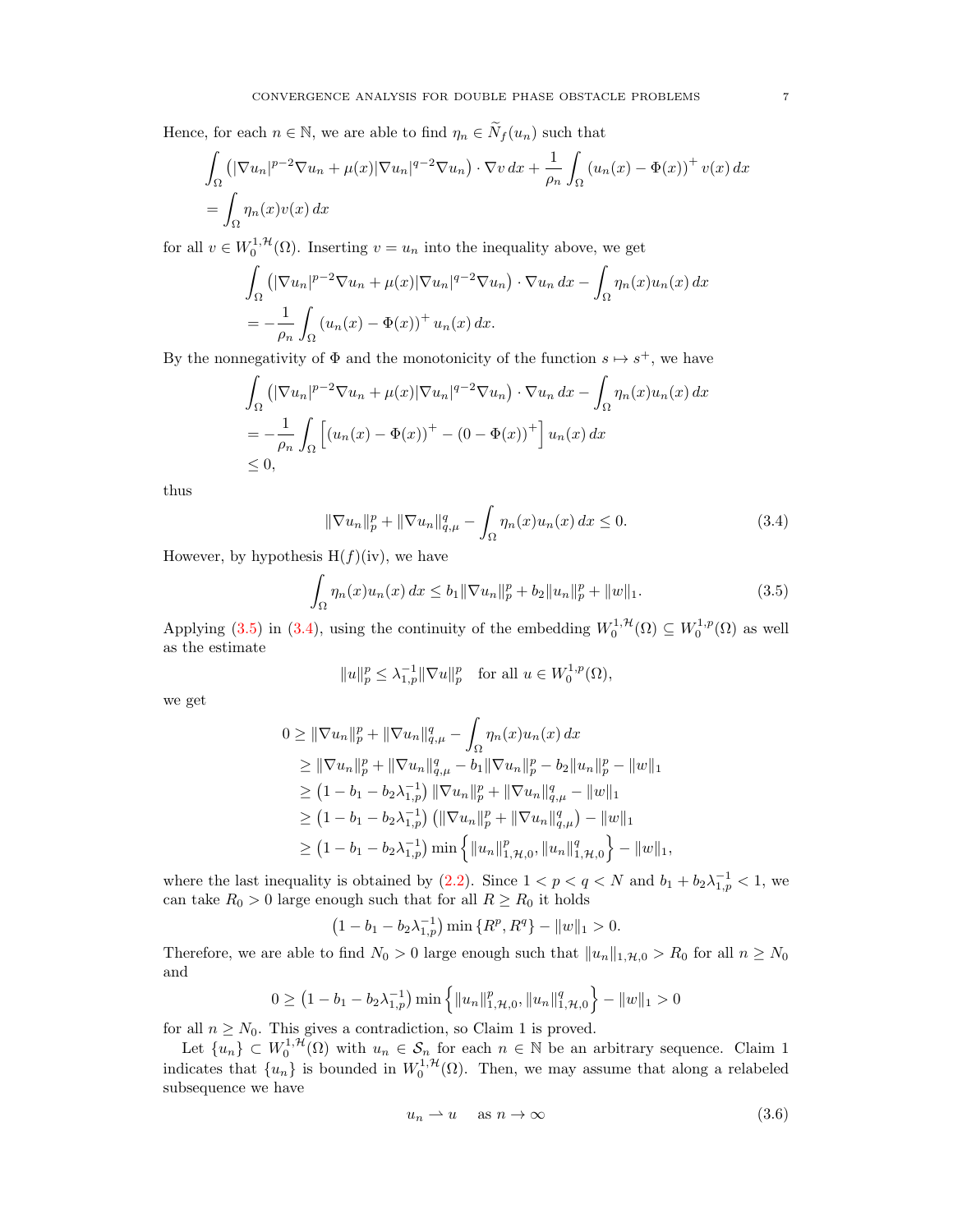for some  $u \in W_0^{1,\mathcal{H}}(\Omega)$ . This guarantees that the set w-lim sup  $\mathcal{S}_n$  is nonempty.

Next, we are going to demonstrate that w- lim sup  $S_n$  is a subset of S. Let  $u \in w$ - lim sup  $S_n$ be arbitrary. Without loss of generality, we may suppose that there exists a subsequence  ${u_n} \subset W_0^{1,\mathcal{H}}(\Omega)$  with  $u_n \in \mathcal{S}_n$  for all  $n \in \mathbb{N}$ , satisfying [\(3.6\)](#page-6-2). Our goal is to prove that  $u \in \mathcal{S}$ .

Claim 2.  $u(x) \leq \Phi(x)$  for a.a.  $x \in \Omega$ .

For every  $n \in \mathbb{N}$ , we have

$$
\frac{1}{\rho_n} \int_{\Omega} \left( u_n(x) - \Phi(x) \right)^+ v(x) \, dx = \langle A u_n, -v \rangle_{\mathcal{H}} + \int_{\Omega} \eta_n(x) v(x) \, dx. \tag{3.7}
$$

It follows from Hölder's inequality and  $(3.3)$  that

<span id="page-7-1"></span><span id="page-7-0"></span>
$$
\int_{\Omega} \eta_n(x)v(x) dx \le M_0^{\frac{1}{q'_1}} \left( \|\nabla u_n\|_p^p + \|u_n\|_{q_1}^{q_1} + \|\alpha\|_{q'_1}^{q'_1} \right)^{\frac{1}{q'_1}} \|v\|_{q_1}.
$$
 (3.8)

Putting  $(3.8)$  into  $(3.7)$ , employing the boundedness of A (see Proposition [2.1\)](#page-3-4), the convergence  $(3.6)$ , and the embedding  $(2.3)$ , we have

$$
\frac{1}{\rho_n} \int_{\Omega} (u_n(x) - \Phi(x))^+ v(x) dx
$$
\n
$$
\leq \|Au_n\|_{1, \mathcal{H}, 0} \|v\|_{1, \mathcal{H}, 0} + M_0^{\frac{1}{q'_1}} \left( \|\nabla u_n\|_p^p + \|u_n\|_{q_1}^{q_1} + \|\alpha\|_{q'_1}^{q'_1} \right)^{\frac{1}{q'_1}} \|v\|_{q_1}
$$
\n
$$
\leq M_1 \|v\|_{1, \mathcal{H}, 0}
$$

for some  $M_1 > 0$ , where  $M_1 > 0$  is independent of n, that is

$$
\int_{\Omega} (u_n(x) - \Phi(x))^+ v(x) dx \le \rho_n M_1 ||v||_{1, \mathcal{H}, 0}
$$

for all  $v \in W_0^{1, H}(\Omega)$ . Passing to the limit in the inequality above, using convergence  $(3.6)$ , the compact embedding [\(2.3\)](#page-2-3), and the Lebesgue Dominated Convergence Theorem, we conclude that

$$
\int_{\Omega} (u(x) - \Phi(x))^{+} v(x) dx = \int_{\Omega} \lim_{n \to \infty} (u_{n}(x) - \Phi(x))^{+} v(x) dx
$$

$$
= \lim_{n \to \infty} \int_{\Omega} (u_{n}(x) - \Phi(x))^{+} v(x) dx
$$

$$
\leq \lim_{n \to \infty} \rho_{n} M_{1} ||v||_{1, \mathcal{H}, 0}
$$

$$
= 0
$$

for all  $v \in W_0^{1,\mathcal{H}}(\Omega)$ . Therefore, we have  $(u(x) - \Phi(x))^{+} = 0$  for a.a.  $x \in \Omega$ , thus,  $u(x) \leq \Phi(x)$ for a.a.  $x \in \Omega$ .

Claim 3.  $u \in \mathcal{S}$ .

For each  $n \in \mathbb{N}$ , we have

$$
\langle Au_n, u_n - v \rangle_{\mathcal{H}} = \frac{1}{\rho_n} \int_{\Omega} \left( u_n(x) - \Phi(x) \right)^+ \left( v(x) - u_n(x) \right) dx + \int_{\Omega} \eta_n(x) (u_n(x) - v(x)) dx
$$

for all  $v \in W_0^{1,\mathcal{H}}(\Omega)$ . The latter combined with the monotonicity of  $s \mapsto s^+$  gives

$$
\langle Au_n, u_n - v \rangle_{\mathcal{H}} \leq \frac{1}{\rho_n} \int_{\Omega} \left( v(x) - \Phi(x) \right)^+ \left( v(x) - u_n(x) \right) dx + \int_{\Omega} \eta_n(x) (u_n(x) - v(x)) dx
$$

for all  $v \in W_0^{1, \mathcal{H}}(\Omega)$ . Hence,

<span id="page-7-2"></span>
$$
\langle Au_n, u_n - v \rangle_{\mathcal{H}} - \int_{\Omega} \eta_n(x) (u_n(x) - v(x)) \, dx \le 0 \tag{3.9}
$$

for all  $v \in K$ , where K is defined in [\(3.1\)](#page-4-1).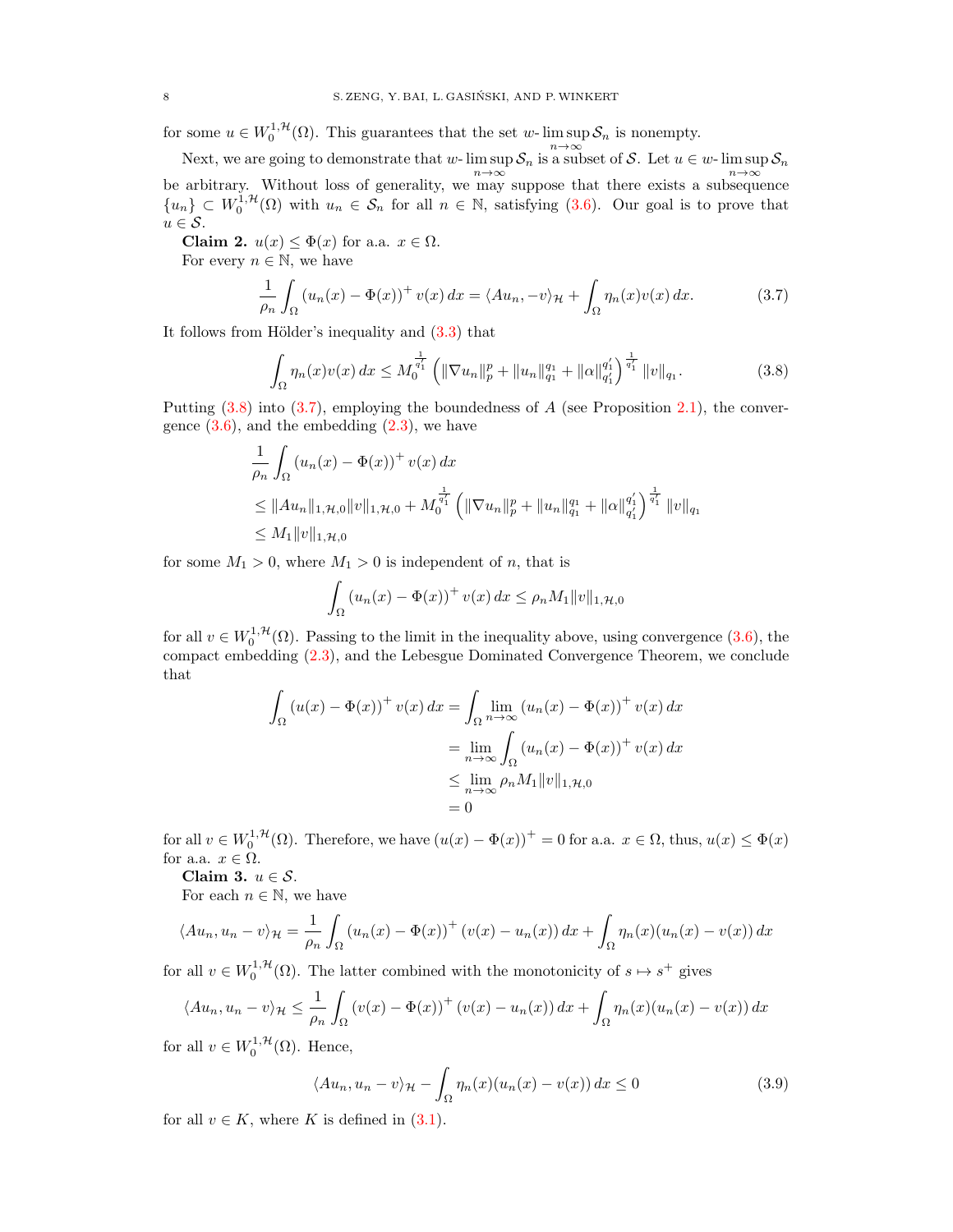Claim 2 indicates that  $u \in K$ , so, we put  $v = u$  in [\(3.9\)](#page-7-2) to obtain

$$
\langle Au_n, u_n - u \rangle_{\mathcal{H}} - \int_{\Omega} \eta_n(x) (u_n(x) - u(x)) \, dx \le 0,
$$

that is,

$$
\limsup_{n \to \infty} \langle Au_n - i^* \eta_n, u_n - u \rangle_{\mathcal{H}} \le 0.
$$

It follows from the proof of Theorem 3.3 in Zeng-Gasiński-Winkert-Bai  $[44]$  that the multivalued mapping  $\mathcal{A} = A - i^* \widetilde{N}_f$  is pseudomonotone. So, for each  $v \in K$ , there exists  $u^* \in \mathcal{A}u$ such that

$$
\liminf_{n \to \infty} \langle Au_n - i^* \eta_n, u_n - v \rangle_{\mathcal{H}} \ge \langle u^*(v), u_n - v \rangle.
$$

This means that for each  $v \in K$ , there is an element  $\eta(v) \in \widetilde{N}_f(u)$  satisfying

<span id="page-8-1"></span><span id="page-8-0"></span>
$$
u^*(v) = Au - i^*\eta(v).
$$

For each  $v \in K$ , passing to the lower limit as  $n \to \infty$  in inequality [\(3.9\)](#page-7-2), we are able to find an element  $\eta(v) \in N_f(u)$  such that

$$
\langle Au, v - u \rangle_{\mathcal{H}} - \int_{\Omega} \eta(v)(x)(v(x) - u(x)) dx \ge 0.
$$
 (3.10)

We shall prove that  $u \in K$  is a weak solution to problem [\(1.1\)](#page-0-0), namely, there exists an element  $\eta^* \in \tilde{N}_f(u)$ , which is independent of v, such that

$$
\langle Au, v - u \rangle_{\mathcal{H}} - \int_{\Omega} \eta^*(x) (v(x) - u(x)) dx \ge 0 \tag{3.11}
$$

for all  $v \in K$ . Arguing by contradiction, suppose that for each  $\eta \in \widetilde{N}_f(u)$ , there is  $v \in K$ such that

$$
\langle Au, v - u \rangle_{\mathcal{H}} - \int_{\Omega} \eta(x) (v(x) - u(x)) \, dx < 0.
$$

For any  $v \in K$ , let us consider the set  $R_v \subset \widetilde{N}_f(u)$  defined by

$$
R_v := \left\{ \eta \in \widetilde{N}_f(u) \mid \langle Au, v - u \rangle_{\mathcal{H}} - \int_{\Omega} \eta(x) (v(x) - u(x)) \, dx < 0 \right\}
$$

for all  $v \in K$ . We now assert that for each  $v \in K$ , the set  $R_v$  is weakly open. Let  $\{\eta_n\} \subset R_v^c$ be such that  $\eta_n \rightharpoonup \eta$  for some  $\eta \in L^{q'_1}(\Omega)$  as  $n \to \infty$ , where  $R_v^c$  denotes the complement of  $R_v$ . Hence,

$$
\langle Au, v - u \rangle_{\mathcal{H}} - \int_{\Omega} \eta_n(x) (v(x) - u(x)) dx \ge 0
$$

for all  $n \in \mathbb{N}$ . Passing to the limit in the inequality above, we obtain that  $\eta \in R_v^c$ . Therefore, for every  $v \in K$ , the set  $R_v$  is weakly open in  $L^{q'_1}(\Omega)$ . Besides, we observe that  $\{R_v\}_{v \in K}$  is an open covering of  $\tilde{N}_f(u)$ . The latter coupled with the facts that  $L^{q_1}(\Omega)$  is reflexive and  $\tilde{N}_f(u)$ is weakly compact and convex in  $L^{q'_1}(\Omega)$ , ensures that  $\{R_v\}_{v\in K}$  has a finite sub-covering of  $N_f(u)$ , let us say  $\{R_{v_1}, R_{v_2}, \ldots, R_{v_n}\}$  for some points  $\{v_1, v_2, \ldots, v_n\} \subseteq K$ . Let  $\kappa_1, \kappa_2, \ldots, \kappa_n$ be a partition of unity for  $N_f(u)$ , where for each  $i = 1, 2, ..., n$ ,  $\kappa_i \colon N_f(u) \to [0, 1]$  is a weakly continuous function such that  $\sum_{n=1}^{\infty}$  $\sum_{i=1} \kappa_i(\eta) = 1$  for all  $\eta \in N_f(u)$ , see, for example, Granas-Dugundji [\[23,](#page-11-29) Lemma 7.3].

Also, we introduce a function  $\mathcal{M} \colon \widetilde{N}_f(u) \to W_0^{1, \mathcal{H}}(\Omega)$  defined by

$$
\mathcal{M}(\eta) = \sum_{i=1}^n \kappa_i(\eta) v_i \quad \text{ for all } \eta \in \widetilde{N}_f(u).
$$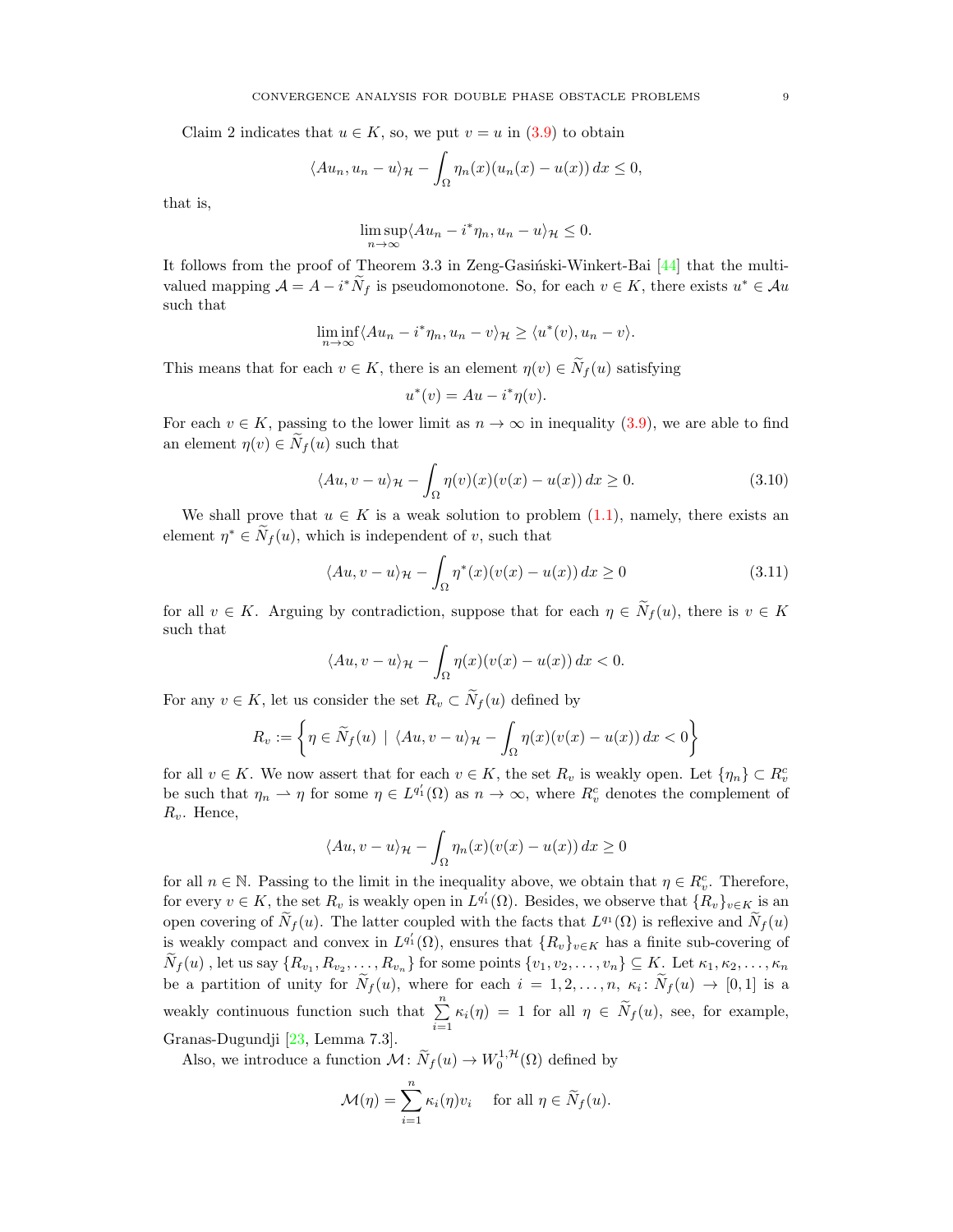Obviously, the function M is also weakly continuous due to the weak continuity of  $\kappa_i$  for  $i = 1, 2, \ldots, n$ . For any  $\eta \in N_f(u)$ , we have

<span id="page-9-1"></span>
$$
\langle Au - i^* \eta, \mathcal{M}(\eta) - u \rangle_{\mathcal{H}} = \langle Au - i^* \eta, \sum_{i=1}^n \kappa_i(\eta) v_i - u \rangle_{\mathcal{H}}
$$
  
= 
$$
\sum_{i=1}^n \kappa_i(\eta) \langle Au - i^* \eta, v_i - u \rangle_{\mathcal{H}}
$$
  
< 0 (3.12)

for all  $\eta \in \tilde{N}_f(u)$ , where the last inequality is obtained by the use of Lemma 7.3(ii) of Granas-Dugundji [\[23\]](#page-11-29).

Let us define two multivalued functions  $\Lambda: K \to 2^{N_f(u)}$  and  $\Psi: \tilde{N}_f(u) \to 2^{N_f(u)}$  by

$$
\Lambda(v) := \left\{ \eta \in \widetilde{N}_f(u) \mid \langle Au, v - u \rangle_{\mathcal{H}} - \int_{\Omega} \eta(x) (v(x) - u(x)) \, dx \ge 0 \right\}
$$

for all  $v \in K$ , and

$$
\Psi(\eta) := \Lambda(\mathcal{M}(\eta)) \quad \text{ for all } \eta \in \widetilde{N}_f(u).
$$

Then,  $\Psi$  has nonempty, weakly compact and convex values (by  $(3.10)$ ) and because  $N_f(u)$ is bounded closed and convex in  $L^{q'_1}(\Omega)$  and  $\Lambda$  is upper semicontinuous from the normal topology of K to weak topology of  $L^{q'_1}(\Omega)$ . From Migórski-Ochal-Sofonea [\[31,](#page-11-30) Proposition 3.8, it is enough to verify that for each weakly closed set D in  $L^{q'_1}(\Omega)$ , the set

<span id="page-9-0"></span>
$$
\Lambda^-(D) := \{ v \in K \mid \Lambda(v) \cap D \neq \emptyset \}
$$

is closed in  $W_0^{1,\mathcal{H}}(\Omega)$ . Let  $\{v_n\} \subset \Lambda^-(D)$  be a sequence such that  $v_n \to v$  as  $n \to \infty$ . Then, for each  $n \in \mathbb{N}$ , we are able to find  $\eta_n \in \widetilde{N}_f(u)$  satisfying

$$
\langle Au, v_n - u \rangle_{\mathcal{H}} - \int_{\Omega} \eta_n(x) (v_n(x) - u(x)) \, dx \ge 0. \tag{3.13}
$$

From the weak compactness of  $\tilde{N}_f(u)$ , without any loss of generality, we may suppose that  $\eta_n \to \eta$  in  $L^{q'_1}(\Omega)$ , as  $n \to \infty$ , for some  $\eta \in \widetilde{N}_f(u)$ . Passing to the upper limit as  $n \to \infty$  for  $(3.13)$ , we have

$$
\langle Au, v - u \rangle_{\mathcal{H}} - \int_{\Omega} \eta(x) (v(x) - u(x)) \, dx \ge 0,
$$

that is,  $\eta \in \Lambda(v)$ . But, the weak closedness of D implies that  $\eta \in D$ . Therefore,  $\eta \in \Lambda(v) \cap D$ and so  $v \in \Lambda^-(D)$ . Applying Migórski-Ochal-Sofonea [\[31,](#page-11-30) Proposition 3.8] derives that  $\Lambda$  is strongly-weakly upper semicontinuous. On the other hand, the continuity of  $\mathcal M$  and Theorem 1.2.8 of Kamenskii-Obukhovskii-Zecca [\[24\]](#page-11-31) imply that  $\Psi$  is also strongly-weakly upper semicontinuous.

We are now in a position to employ Tychonov fixed point principle, (see, for example, Granas-Dugundji [\[23,](#page-11-29) Theorem 8.6]) for function  $\Psi$ , to conclude that there exists  $\eta \in \tilde{N}_f(u)$ such that

$$
\langle Au, \mathcal{M}(\eta) - u \rangle_{\mathcal{H}} - \int_{\Omega} \eta(x) (\mathcal{M}(\eta)(x) - u(x)) dx \ge 0.
$$

This leads to a contraction with [\(3.12\)](#page-9-1). Consequently, we infer that  $u \in K$  solves problem [\(1.1\)](#page-0-0) as well, that means, there exists  $\eta \in N_f(u)$ , which is independent of v, such that [\(3.11\)](#page-8-1) holds.

Consequently, we conclude that  $\emptyset \neq w$ - lim sup  $\mathcal{S}_n \subset \mathcal{S}$ .

**Claim 4.** It holds w- $\limsup_{n\to\infty} S_n = s$ - $\limsup_{n\to\infty} S_n$ .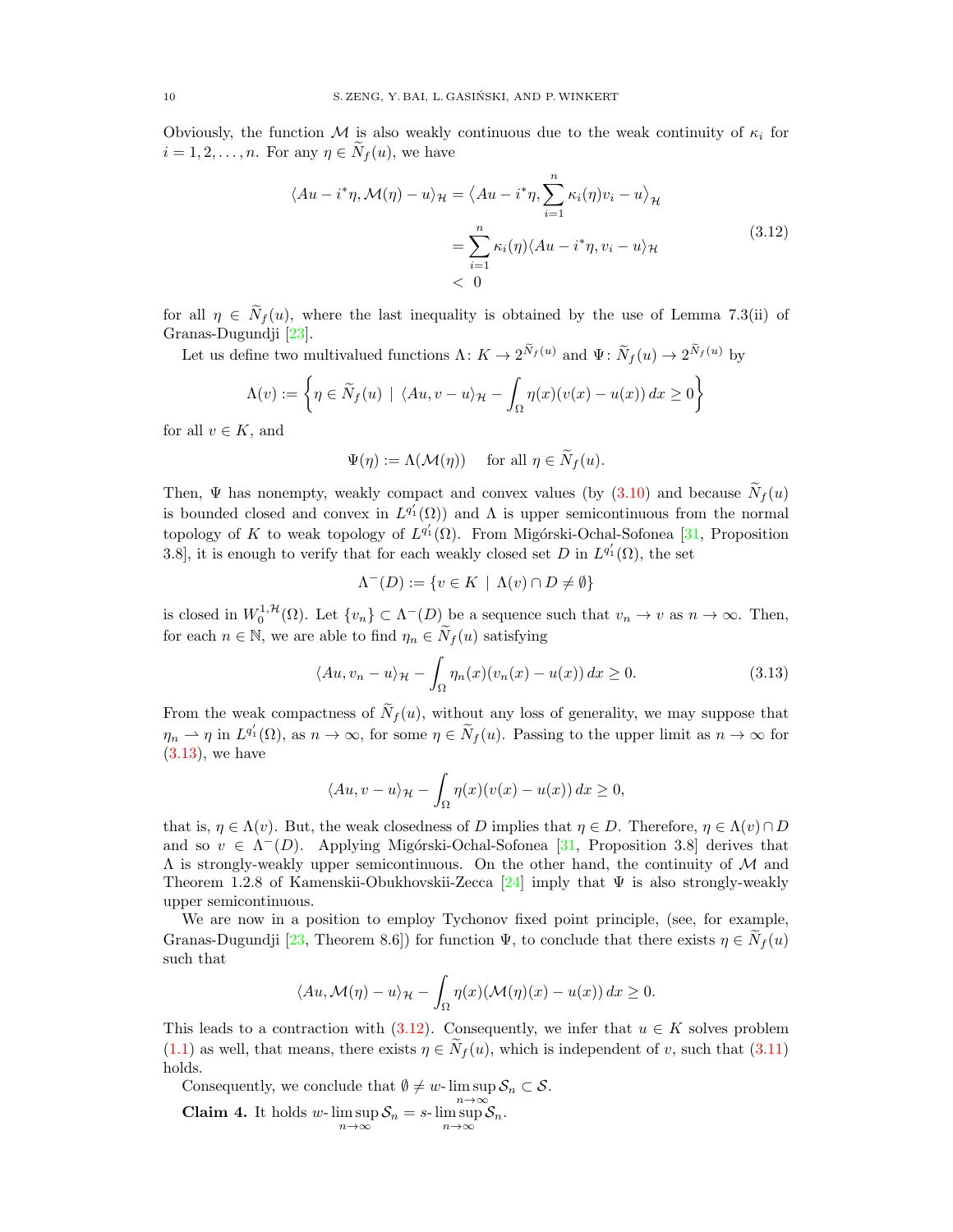Since s- $\limsup S_n \subset w$ - $\limsup S_n$ , it is enough to verify the condition w- $\limsup S_n \subset$ s- $\limsup_{n\to\infty} S_n$ . Let  $u \in w$ - $\limsup_{n\to\infty} S_n$  be arbitrary. Without any loss of generality, there exists a sequence, still denoted by  $\{u_n\}$  with  $u_n \in \mathcal{S}_n$  such that  $u_n \rightharpoonup u$  as  $n \to \infty$ . We claim that  $u_n \to u$  as  $n \to \infty$ . For each  $n \in \mathbb{N}$ , it holds

$$
\langle Au_n, u_n - v \rangle_{\mathcal{H}} = -\int_{\Omega} (u_n(x) - \Phi(x))^+(u_n(x) - v(x)) dx + \int_{\Omega} \eta_n(x) (u_n(x) - v(x)) dx
$$

for some  $\eta_n \in \widetilde{N}_f(u_n)$  and for all  $v \in W_0^{1,\mathcal{H}}(\Omega)$ . Inserting  $v = u$  into the above inequality and passing to the upper limit as  $n \to \infty$  for the resulting inequality, we can use the compact embedding [\(2.3\)](#page-2-3) to get

$$
\limsup_{n \to \infty} \langle Au_n, u_n - u \rangle_{\mathcal{H}} \le 0.
$$

The latter combined with the convergence  $u_n \to u$  as  $n \to \infty$  and the fact that A is of type  $(S_+)$  (see Proposition [2.1\)](#page-3-4) implies that  $u_n \to u$  as  $n \to \infty$ . This means that  $u \in s$ - lim sup  $S_n$ . Therefore s-  $\limsup_{n \to \infty} S_n = w$ -  $\limsup_{n \to \infty} S_n$ .

(iii) Let  $u \in s$ -  $\limsup_{n \to \infty} S_n$  be arbitrary. Since  $S_n$  is nonempty, bounded and closed, so, the

set  $\mathcal{T}(\mathcal{S}_n, u)$  is nonempty. Let  $\{\widetilde{u}_n\}$  be any sequence such that

$$
\widetilde{u}_n \in \mathcal{T}(\mathcal{S}_n, u)
$$
 for each  $n \in \mathbb{N}$ .

It follows from Claim 1 that the sequence  $\{\tilde{u}_n\}$  is bounded. So, passing to a subsequence, we may assume, that

$$
\widetilde{u}_n \rightharpoonup \widetilde{u} \quad \text{ as } n \to \infty
$$

for some  $\widetilde{u} \in W_0^{1,\mathcal{H}}(\Omega)$ . Thus, using the same argument as the proof of Claim 2, we get that  $\widetilde{u} \in K$ . Then, for each  $n \in \mathbb{N}$ , we have  $\widetilde{u} \in K$ . Then, for each  $n \in \mathbb{N}$ , we have

$$
\langle A\widetilde{u}_n, \widetilde{u}_n - v \rangle_{\mathcal{H}} = \frac{1}{\rho_n} \int_{\Omega} \left( \widetilde{u}_n(x) - \Phi(x) \right)^+ \left( v(x) - \widetilde{u}_n(x) \right) dx + \int_{\Omega} \eta_n(x) \left( \widetilde{u}_n(x) - v(x) \right) dx
$$

for all  $v \in W_0^{1,\mathcal{H}}(\Omega)$ . Proceeding in the same way as in the proof of Claim 3, we conclude that  $\tilde{u}$  is a solution to problem [\(1.1\)](#page-0-0) as well. Consequently, the desired conclusion is proved.  $\square$ 

#### Acknowledgment

The authors wish to thank the knowledgeable referees for their useful remarks in order to improve the paper.

Project supported by the H2020-MSCA-RISE-2018 Research and Innovation Staff Exchange Scheme Fellowship within the Project No. 823731 CONMECH, the National Science Center of Poland under Maestro Project No. UMO-2012/06/A/ST1/00262, and National Science Center of Poland under Preludium Project No. 2017/25/N/ST1 /00611. It is also supported by the International Project co-financed by the Ministry of Science and Higher Education of Republic of Poland under Grant No. 3792/GGPJ/H2020/2017/0.

### **REFERENCES**

- <span id="page-10-3"></span>[1] A. Bahrouni, V. D. Rădulescu, D. D. Repovš, *Double phase transonic flow problems with variable growth:* nonlinear patterns and stationary waves, Nonlinearity 32 (2019), no. 7, 2481–2495.
- <span id="page-10-4"></span>[2] A. Bahrouni, V. D. Rădulescu, P. Winkert, A critical point theorem for perturbed functionals and low perturbations of differential and nonlocal systems, Adv. Nonlinear Stud. 20 (2020), no. 3, 663–674.
- <span id="page-10-5"></span>[3] A. Bahrouni, V. D. Rădulescu, P. Winkert, *Double phase problems with variable growth and convection* for the Baouendi-Grushin operator, Z. Angew. Math. Phys. 71 (2020), no. 6, 183.
- <span id="page-10-0"></span>[4] P. Baroni, M. Colombo, G. Mingione, *Harnack inequalities for double phase functionals*, Nonlinear Anal. 121 (2015), 206–222.
- <span id="page-10-1"></span>[5] P. Baroni, M. Colombo, G. Mingione, Non-autonomous functionals, borderline cases and related function classes, St. Petersburg Math. J. 27 (2016), 347–379.
- <span id="page-10-2"></span>[6] P. Baroni, M. Colombo, G. Mingione, Regularity for general functionals with double phase, Calc. Var. Partial Differential Equations 57 (2018), no. 2, Art. 62, 48 pp.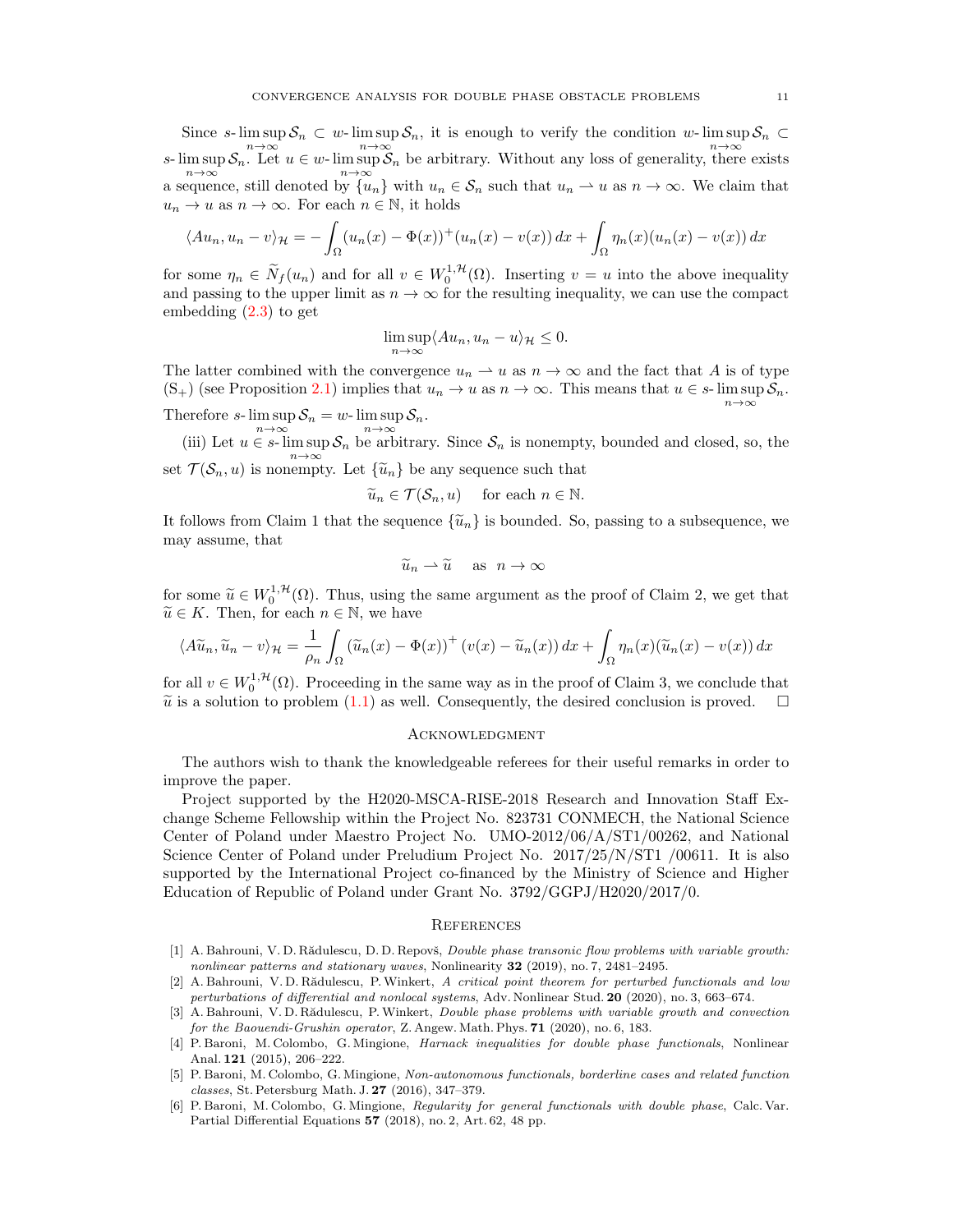- <span id="page-11-1"></span>[7] P. Baroni, T. Kuusi, G. Mingione, Borderline gradient continuity of minima, J. Fixed Point Theory Appl. 15 (2014), no. 2, 537–575.
- <span id="page-11-7"></span>[8] V. Benci, P. D'Avenia, D. Fortunato, L. Pisani, Solitons in several space dimensions: Derrick's problem and infinitely many solutions, Arch. Ration. Mech. Anal. 154 (2000), no. 4, 297–324.
- <span id="page-11-8"></span>[9] L. Cherfils, Y. Il'yasov, On the stationary solutions of generalized reaction diffusion equations with p&q-Laplacian, Commun. Pure Appl. Anal. 4 (2005), no. 1, 9–22.
- <span id="page-11-18"></span>[10] S. Carl, V. K. Le, D. Motreanu, "Nonsmooth Variational Problems and Their Inequalities", Springer, New York, 2007.
- <span id="page-11-19"></span>[11] M. Cencelj, V. D. Rădulescu, D. D. Repovš, *Double phase problems with variable growth*, Nonlinear Anal. 177 (2018), part A, 270–287.
- <span id="page-11-9"></span>[12] F. Colasuonno, M. Squassina, Eigenvalues for double phase variational integrals, Ann. Mat. Pura Appl. (4) 195 (2016), no. 6, 1917–1959.
- <span id="page-11-3"></span>[13] M. Colombo, G. Mingione, Bounded minimisers of double phase variational integrals, Arch. Ration. Mech. Anal. 218 (2015), no. 1, 219–273.
- <span id="page-11-4"></span>[14] M. Colombo, G. Mingione, Regularity for double phase variational problems, Arch. Ration. Mech. Anal. 215 (2015), no. 2, 443–496.
- <span id="page-11-2"></span>[15] G. Cupini, P. Marcellini, E. Mascolo, *Local boundedness of minimizers with limit growth conditions*, J. Optim. Theory Appl. 166 (2015), no. 1, 1–22.
- <span id="page-11-10"></span>[16] L. Gasiński, N.S. Papageorgiou, Constant sign and nodal solutions for superlinear double phase problems, Adv. Calc. Var., https://doi.org/10.1515/acv-2019-0040.
- <span id="page-11-11"></span>[17] L. Gasiński, N.S. Papageorgiou, Positive solutions for nonlinear elliptic problems with dependence on the gradient, J. Differential Equations  $263$  (2017), 1451-1476.
- <span id="page-11-21"></span>[18] L. Gasiński, N.S. Papageorgiou, "Nonsmooth critical point theory and nonlinear boundary value problems", Chapman & Hall/CRC, Boca Raton, FL, 2005.
- <span id="page-11-12"></span>[19] L. Gasiński, P. Winkert, Constant sign solutions for double phase problems with superlinear nonlinearity, Nonlinear Anal. 195 (2020), 111739.
- <span id="page-11-13"></span>[20] L. Gasiński, P. Winkert, Existence and uniqueness results for double phase problems with convection term, J. Differential Equations 268 (2020), no. 8, 4183–4193.
- <span id="page-11-14"></span>[21] L. Gasiński, P. Winkert, Sign changing solution for a double phase problem with nonlinear boundary condition via the Nehari manifold, https://arxiv.org/abs/2003.13241
- <span id="page-11-20"></span>[22] F. H. Clarke, "Optimization and Nonsmooth Analysis", Society for Industrial and Applied Mathematics (SIAM), Philadelphia, PA, 1990.
- <span id="page-11-29"></span>[23] A. Granas, J. Dugundji, "Fixed Point Theory", Springer-Verlag, New York, 2003.
- <span id="page-11-31"></span>[24] M. Kamenskii, V Obukhovskii, P. Zecca, "Condensing Multivalued Maps and Semilinear Differential Inclusions in Banach Spaces", de Gruyter, Berlin, 2001.
- <span id="page-11-0"></span>[25] V. K. Le, A range and existence theorem for pseudomonotone perturbations of maximal monotone operators, Proc. Amer. Math. Soc. 139 (2011), no. 5, 1645–1658.
- <span id="page-11-26"></span>[26] A. Lê, Eigenvalue problems for the p-Laplacian, Nonlinear Anal. 64 (2006), no. 5, 1057–1099.
- <span id="page-11-15"></span>[27] W. Liu, G. Dai, Existence and multiplicity results for double phase problem, J. Differential Equations 265 (2018), no. 9, 4311–4334.
- <span id="page-11-5"></span>[28] P. Marcellini, The stored-energy for some discontinuous deformations in nonlinear elasticity, in "Partial differential equations and the calculus of variations, Vol. II", vol. 2, 767–786, Birkhäuser Boston, Boston, 1989.
- <span id="page-11-6"></span>[29] P. Marcellini, Regularity and existence of solutions of elliptic equations with p, q-growth conditions, J. Differential Equations 90 (1991), no. 1, 1–30.
- <span id="page-11-22"></span>[30] G. Marino, P. Winkert, Existence and uniqueness of elliptic systems with double phase operators and convection terms, J. Math. Anal. Appl. 492 (2020), 124423, 13 pp.
- <span id="page-11-30"></span>[31] S. Migórski, A. Ochal, M. Sofonea, "Nonlinear Inclusions and Hemivariational Inequalities", Springer, New York, 2013.
- <span id="page-11-23"></span>[32] N. S. Papageorgiou, V. D. Rădulescu, D. D. Repovš, *Double-phase problems and a discontinuity property* of the spectrum, Proc. Amer. Math. Soc. 147 (2019), no. 7, 2899–2910.
- <span id="page-11-24"></span>[33] N. S. Papageorgiou, V. D. Rădulescu, D. D. Repovš, Double-phase problems with reaction of arbitrary growth, Z. Angew. Math. Phys. 69 (2018), no. 4, Art. 108, 21 pp.
- <span id="page-11-17"></span>[34] N. S. Papageorgiou, C. Vetro, F. Vetro, Continuous spectrum for a two phase eigenvalue problem with an indefinite and unbounded potential, J. Differential Equations 268 (2020), no. 8, 4102-4118.
- <span id="page-11-16"></span>[35] N. S. Papageorgiou, C. Vetro, F. Vetro, *Multiple solutions for parametric double phase Dirichlet problems*, Commun. Contemp. Math., https://doi.org/10.1142/S0219199720500066.
- <span id="page-11-28"></span>[36] N. S. Papageorgiou, C. Vetro, F. Vetro, Nonlinear multivalued Duffing systems, J. Math. Anal. Appl. 468 (2018), no. 1, 376–390.
- <span id="page-11-25"></span>[37] N. S. Papageorgiou, C. Vetro, F. Vetro, Relaxation for a Class of Control Systems with Unilateral Constraints, Acta Appl. Math. 167 (2020), no. 1, 99–115.
- <span id="page-11-27"></span>[38] N. S. Papageorgiou, P.Winkert, "Applied Nonlinear Functional Analysis. An Introduction", De Gruyter, Berlin, 2018.